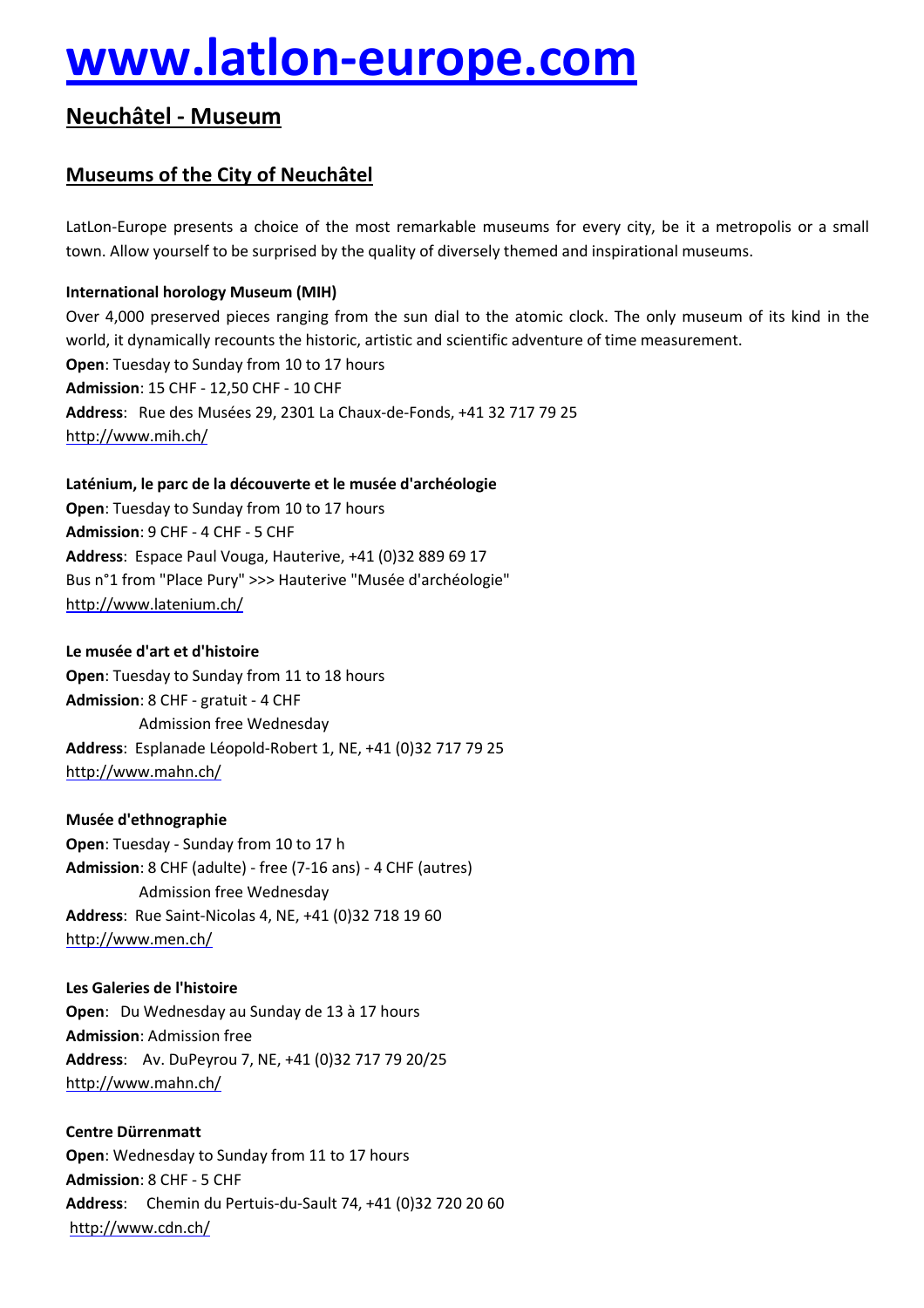# **MusÅum d'histoire naturelle Open**: Tuesday to Sunday from 10 to 18 hours **Admission**: 8 CHF - Free (7-16) - 4 CHF Admission free Wednesday **Address**: Rue des Terreaux 14, NE, +41 (0)32 717 79 60 [http://www.museu](http://www.museum)[m-neuchatel.ch/](http://www.museum-neuchatel.ch/)

#### **More museums**

**In NeuchÄtel**

#### **Centre d'art NeuchÄtel (CAN)**

**Open**: Wednesday & Sunday 14h-18h, Thursday 14h-20h **Admission**: 4 CHF / 2 CHF **Address**: Rue des Moulins 37, 2000 Neuchâtel - +41 (0)32.724 01 60 Web: [www.can.ch](http://www.can.ch) - E-mail: [info@can.ch](mailto:info@can.ch)

#### **Jardin botanique**

**Open**: April to September: 9h-20h. October to march: From 9h to 17h / Admission free **Address**: Pertuis-du-Sault 58, 2000 NeuchÉtel - +41 (0)32.718 23 50 Web: [www.unine.ch/jardin](http://www.unine.ch/jardin) - E-mail: [jardin.botanique@unine.ch](mailto:jardin.botanique@unine.ch)

#### **In La Chaux-de-Fonds**

#### **Maison blanche (Le Corbusier)**

**Open**: Friday to Sunday 10h-17h **Admission**: 10 CHF / 9 CHF / 6 CHF **Address**: Chemin de Pouillerel 12, 2300 La Chaux-de-Fonds - +41 (0)32.910 90 30 **Web:** [www.maisonblanche.ch](http://www.maisonblanche.ch) - E-mail: [contact@maisonblanche.ch](mailto:contact@maisonblanche.ch)

#### **MusÅe paysan et artisanal**

**Open**: 15.03 to 31.10: Tuesday to Sunday 14h-17h 01.11 to 10.02:Wednesday, Saturday, Sunday 14h-17h **Admission**: 6 CHF / 3 CHF / 1 CHF Address: Crêtets 148, 2300 La Chaux-de-Fonds - +41 (0)32.926 71 89 **Web**: [www.chaux-de-fonds.ch](http://www.chaux-de-fonds.ch) - E-mail: [musee.paysan.artisanal@ne.ch](http://musee.paysan.artisanal@ne.ch)

#### **Musée d'histoire**

**Open**: Tuesday to Friday 14h-17h, Saturday & Sunday 10h-17h **Admission**: 6 CHF / 4 CHF / Sunday to 12h: Admission free **Address**: Rue des Musées 31, 2301 La Chaux-de-Fonds - +41 (0)32.967 60 88 **Web**: cdf-mh.ne.ch - E-mail: [museehistoire.vch@ne.ch](mailto:museehistoire.vch@ne.ch)

#### **MusÅe d'histoire naturelle**

**Open**: Tuesday to Saturday 14h-17h, Sunday 10h-12h & 14h-17h **Admission**: 6 CHF / 4 CHF / Sunday until 12 hours: Admission free Sunday until 12 hours: Admission free **Address**: Av. Léopold-Robert 63, 2300 La Chaux-de-Fonds - +41 (0)32.967 60 71 **Web**: [www.mhnc.ch](http://www.mhnc.ch/) - E-mail: [mhnc@ne.ch](mailto:mhnc@ne.ch)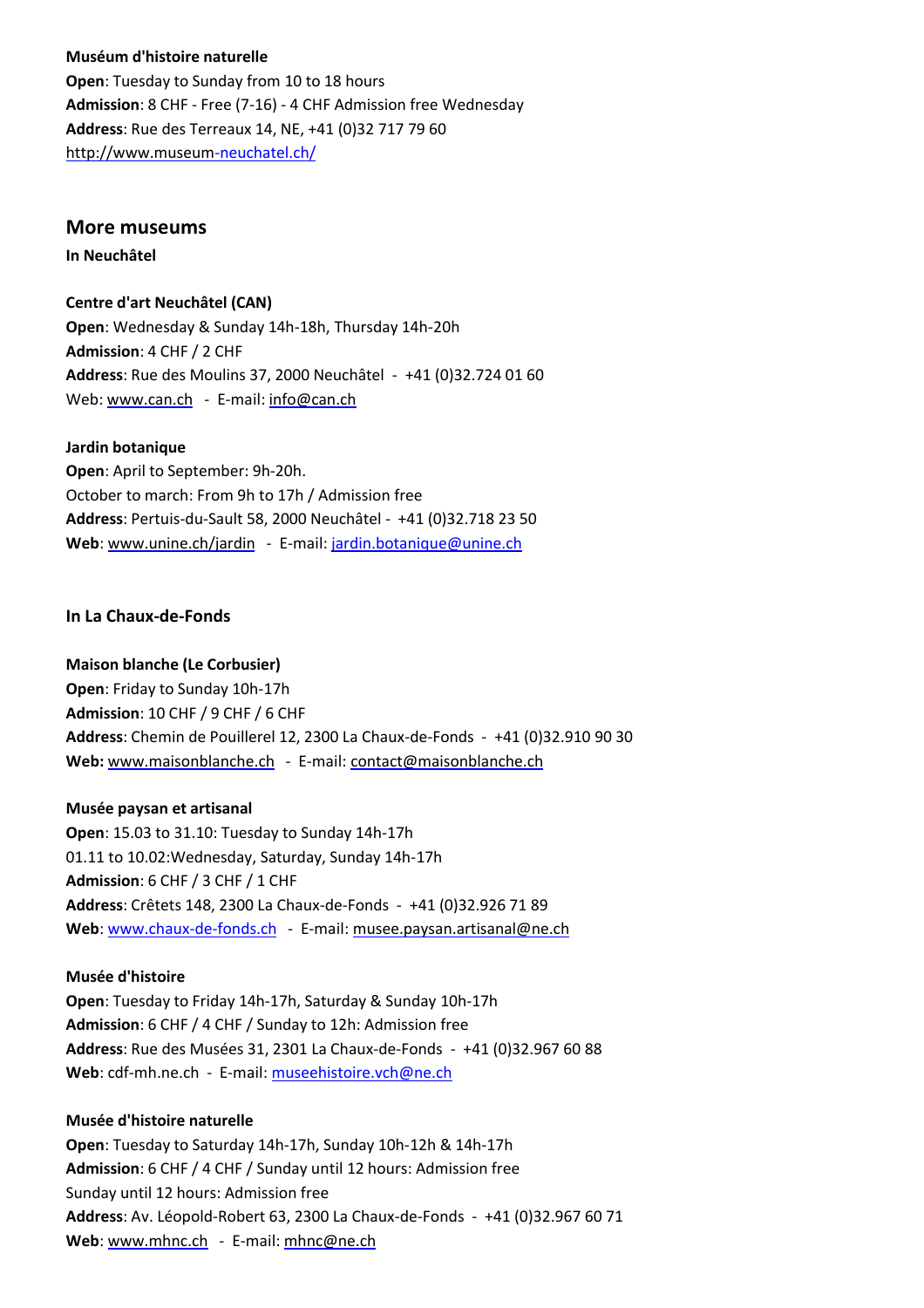#### **MusÅe des beaux-arts**

**Open**: Tuesday to Sunday 10-17h **Admission**: 8 CHF / 4 CHF / Sunday until 12 hours: Admission free **Address**: Rue des Musées 33, 2300 La Chaux-de-Fonds - +41 (0)32.967 60 77 Web: cdf-mba.ne.ch - E-mail: [mba.vch@ne.ch](mailto:mba.vch@ne.ch)

#### **Musée d'horlogerie du Locle - Château des Monts**

**Open**: 01.05 to 31.10: Tuesday to Sunday 10h-17h 01.11 to 30.04: Tuesday to Sunday from 14h to 17h **Admission**: 8 CHF / 6 CHF / 4 CHF **Address**: Route des Monts 65, 2400 Le Locle - +41 (0)32.931 16 80 **Web**: [www.mhl-monts.ch](http://www.mhl-monts.ch) - E-mail: [mhl@ne.ch](mailto:mhl@ne.ch)

#### **More museum in Canton of NeuchÄtel**

#### **MusÅe militaire et des toiles peintes**

**Open**: 01.03 to 01.11: Tuesday, Wednesday, Thursday & Friday 14h-17h **Admission**: 9 CHF / 5 CHF / 20 CHF **Address**: Château de Colombier, 2013 Colombier - +41 (0)32. 889 63 31 Web: [www.pomier-theatre.ch](http://www.pomier-theatre.ch) - E-mail: [Etablissement.InstallationMilitaires@ne.ch](mailto:Etablissement.InstallationMilitaires@ne.ch)

#### **MusÅe de la vigne et du vin**

**Open**: Wednesday to Sunday 14h-18h **Admission**: 5 CHF / 3 CHF **Address**: Château de Boudry, 2017 Boudry - +41 (0)32. 842 10 98 **Web**: [www.chateaudeboudry.ch](http://www.chateaudeboudry.ch) - E-mail: [chateaudeboudry@ne.ch](mailto:chateaudeboudry@ne.ch)

#### **Musée de l'Areuse**

**Open**: 01.04 to 30.11: Tuesday to Sunday 14h-17h45 **Admission**: 3 CHF / 2 CHF Address: Avenue du Collège, 2017 Boudry - +41 (0)32. 846 19 16 Web: [www.le-musee.ch](http://www.le-musee.ch) - E-mail: [ph.beguin@](mailto:ph.beguin@)[bluewin.ch](mailto:ph.beguin@bluewin.ch)

#### **Château et Musée de Valangin**

**Open**: 01.03 to 31.10: Wednesday to Sunday 11h-17h **Admission**: 7 CHF / 5 CHF / 3 CHF **Address**: Château de Valangin, 2042 Valangin - +41 (0)32.857 23 83 **Web**: [www.chateau-de-valangin.c](http://www.chateau-de-valangin.ch)[h](http://www.chateau-de-valangin.ch/) - E-mail: [chateau.valangin@net2000.ch](mailto:chateau.valangin@net2000.ch)

#### **MusÅe Jean-Jacques Rousseau**

**Open**: 01.05 to 15.10: Tuesday, Thursday, Saturday & Sunday 14h30-17h30 **Admission**: 7 CHF / 5 CHF **Address:** Rue Jean-Jacques Rousseau 2, 2112 Môtiers - +41 (0)32.725 84 74 **E-mail**: [musee.rousseau@bluewin.ch](mailto:musee.rousseau@bluewin.ch)

#### Musée régional d'histoire et d'artisanat de Môtiers

**Open**: 01.05 to 15.10: Tuesday, Thursday, Saturday & Sunday 14h30-17h30 **Admission**: 7 CHF / 5 CHF / 2 CHF Address: Maison des Mascarons, Grande-Rue 14, 2112 Môtiers - +41 (0)32. 861 35 51